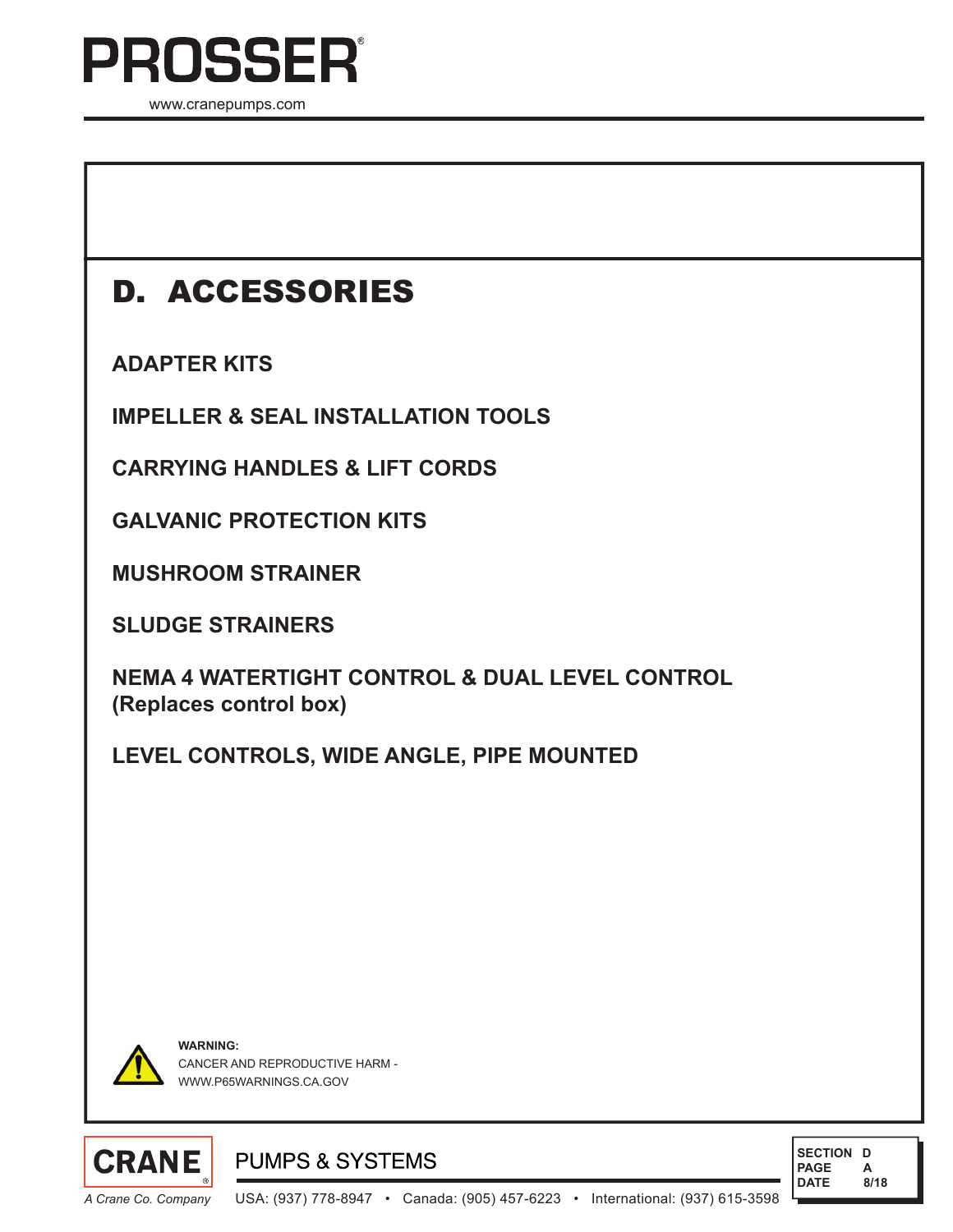

This page intentionally left blank

 **SECTION D PAGE DATE B**



**PUMPS & SYSTEMS**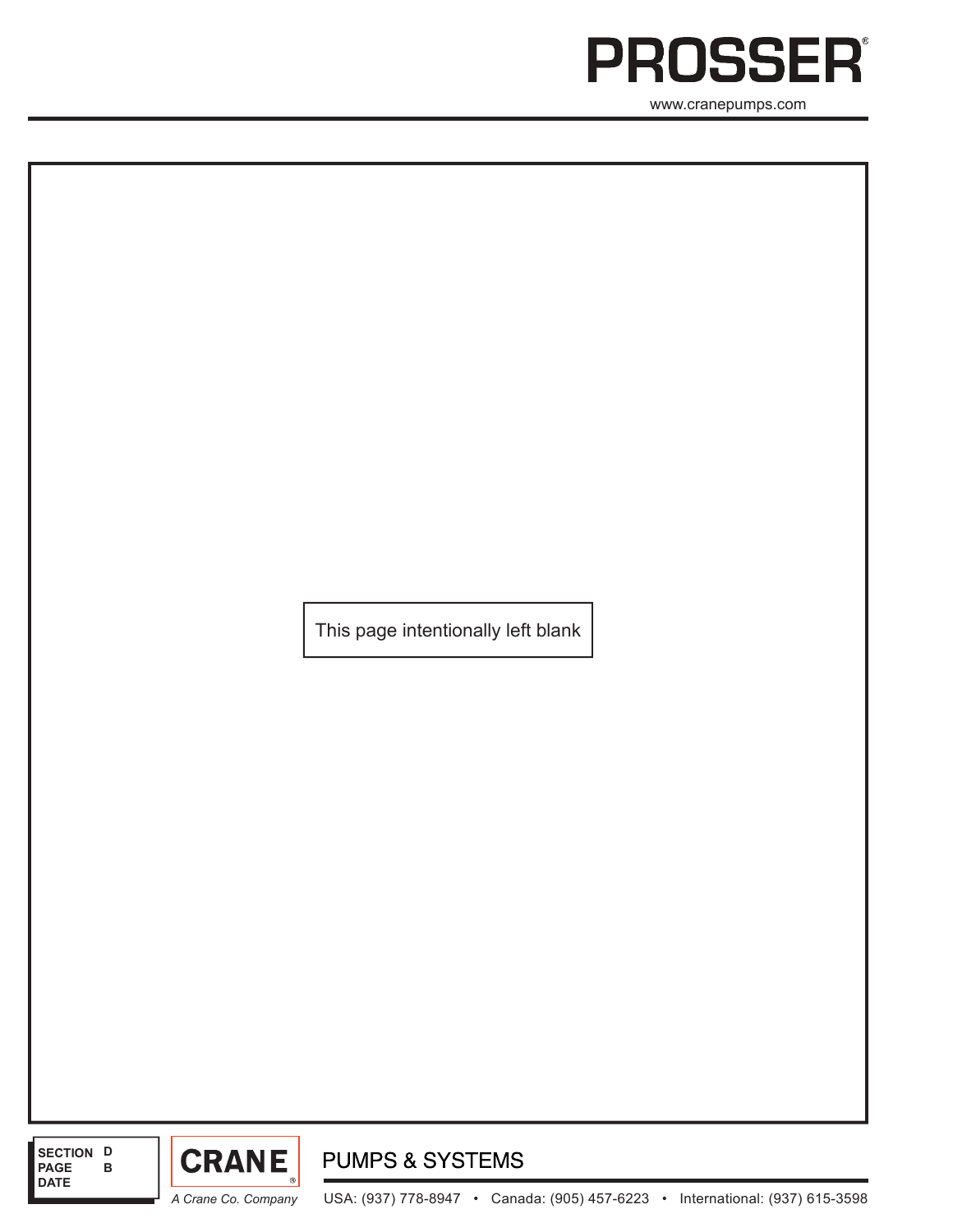

www.cranepumps.com

## Series Adapter Kits

2", 3", 4" and 6" Discharge

#### *Accessories*

 **SECTION D PAGE DATE**

**1**

**11/18**

| inches<br>(mm)<br>9-01000, 2" NPT Discharge<br>9-001970                                                                                                                                          |                                                                                                                                                                                                                                    |
|--------------------------------------------------------------------------------------------------------------------------------------------------------------------------------------------------|------------------------------------------------------------------------------------------------------------------------------------------------------------------------------------------------------------------------------------|
| 9-01300, 2" NPT Discharge<br>Includes a 2" NPT x 4" (102mm) Long Galvanized Pipe Nipple, a                                                                                                       |                                                                                                                                                                                                                                    |
| 1.5" (38mm) NH x 2" NPT Hose Adapter and a 2" NPT Galvanized Pipe<br>Coupling.                                                                                                                   |                                                                                                                                                                                                                                    |
| 9-20000, 2" NPT Discharge<br>9-250770<br>9-25000, 2" NPT Discharge<br>9-55000, 2" NPT Discharge<br>9-60000, 2" NPT Discharge                                                                     |                                                                                                                                                                                                                                    |
| Includes a 3" (76mm) Victaulic® Coupling and a 2" NPT x 8" (203mm) Steel<br>Reducer Nipple.                                                                                                      |                                                                                                                                                                                                                                    |
|                                                                                                                                                                                                  |                                                                                                                                                                                                                                    |
| 9-27000, 3" (76mm) Discharge<br>9-500770<br>9-35000, 3" (76mm) Discharge<br>9-50000, 3" (76mm) Discharge<br>9-60000, 3" (76mm) Discharge                                                         |                                                                                                                                                                                                                                    |
| Includes a 3" (76mm) Victaulic Coupling and a 3" (76mm) Victaulic x 6"<br>(152mm) Long Galvanized Nipple.                                                                                        | <b>DESCRIPTION:</b><br>In-Line suction and discharge is another advantage<br>of PROSSER pumps. It permits series operation<br>where the discharge of one pump is directly con-<br>nected to the suction of another. The same small |
| 9-81000, 4" (102mm) Discharge 9-815770<br>9-81500, 4" (102mm) Discharge<br>9-60000, 4" (102mm) Discharge                                                                                         | diameter casing can be utilized while effectively<br>doubling the head at a given flow.                                                                                                                                            |
| Includes a Red 5" (127mm) x 4" (102mm) Victaulic Coupling, a 4" (102mm)<br>x 6" (152mm) Long Galvanized Victaulic Nipple, Quantity of four 3/8-16 x<br>5.5" (140mm) Long Zinc Plated Cap Screws. |                                                                                                                                                                                                                                    |
| 9-82500, 6" (152mm) Discharge 9-840770<br>9-85000, 6" (152mm) Discharge                                                                                                                          |                                                                                                                                                                                                                                    |
| Includes a 6" (152mm) Cast Iron Victaulic Coupling, a 6" (152mm) x 6"<br>(152mm) Long Galvanized Victaulic Nipple and Quantity of Five 1/2-13 x 5"<br>(127mm) Long Zinc Plated Cap Screws.       | <b>WARNING:</b>                                                                                                                                                                                                                    |
|                                                                                                                                                                                                  | CANCER AND REPRODUCTIVE HARM -<br>WWW.P65WARNINGS.CA.GOV                                                                                                                                                                           |
|                                                                                                                                                                                                  |                                                                                                                                                                                                                                    |
|                                                                                                                                                                                                  |                                                                                                                                                                                                                                    |



**PUMPS & SYSTEMS**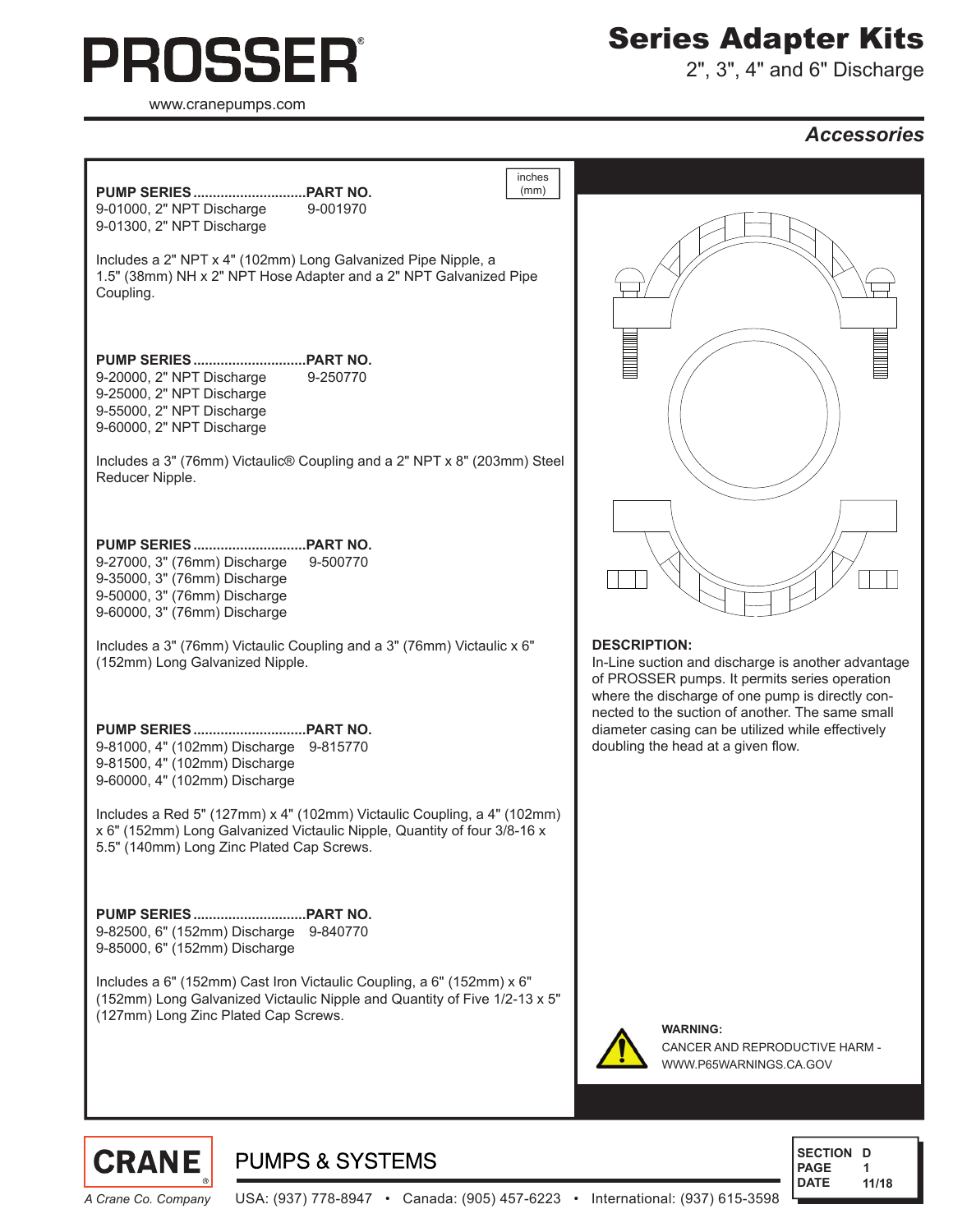Impeller Puller and Seal Installation

#### *Accessories*



www.cranepumps.com

| <b>IMPELLER PULLER</b>                                                                                                         | <b>IMPELLER PULLER:</b><br>PUMP DISCAHRGE SIZE PART NO.<br>1.5"<br>$2"$ and $3"$<br>4" and 6"                         | inches<br>(mm)<br>9-100260<br>9-500260<br>9-840260                                                                                                |
|--------------------------------------------------------------------------------------------------------------------------------|-----------------------------------------------------------------------------------------------------------------------|---------------------------------------------------------------------------------------------------------------------------------------------------|
|                                                                                                                                | <b>SEAL INSTALLATION</b><br>Each kit includes a Seal Pusher and a Bullet                                              |                                                                                                                                                   |
| <b>SEAL BULLET</b>                                                                                                             | 9-01000<br>9-20000<br>9-30000<br>9-50000<br>9-55000<br>9-61000<br>9-69000<br>9-70000<br>9-81000<br>9-82000<br>9-85000 | *TL-21354<br>*TL-21355<br>*TL-21355<br>*TL-21355<br>*TL-21357<br>*TL-21357<br>*TL-21356<br>*TL-21356<br>*TL-21357<br>*TL-21358-25<br>*TL-21358-50 |
| <b>SEAL PUSHER</b><br><b>WARNING:</b><br>CANCER AND REPRODUCTIVE HARM -<br>WWW.P65WARNINGS.CA.GOV<br><b>SECTION D</b><br>CDANE | (*) Consult Factory<br>DUIMOC & CVCTEMO                                                                               |                                                                                                                                                   |

### **PUMPS & SYSTEMS**

**URANE** 

 $^\circledR$ 

 **PAGE DATE** **2**

**11/18**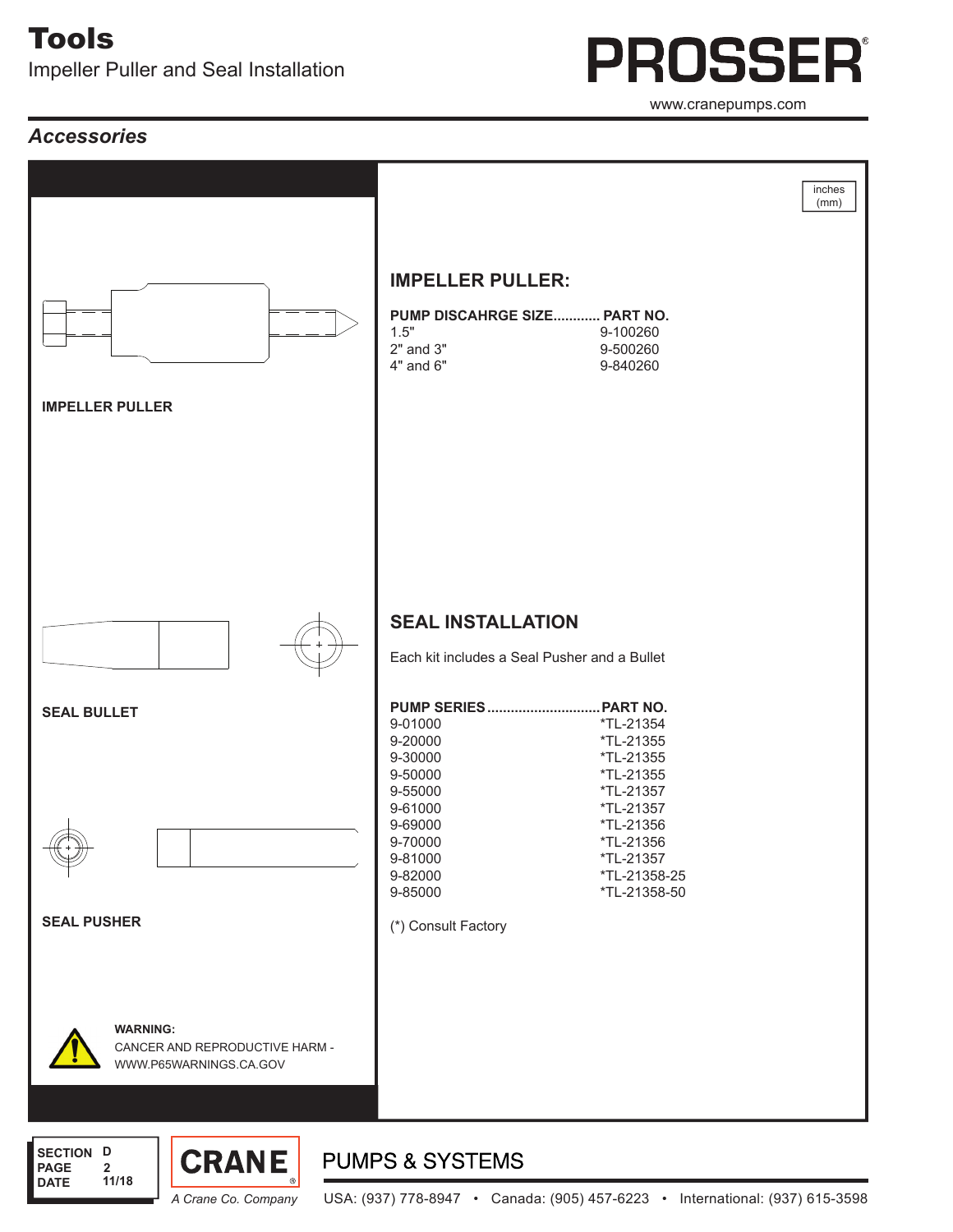## Carrying Handles & Lift Cords



*Accessories*

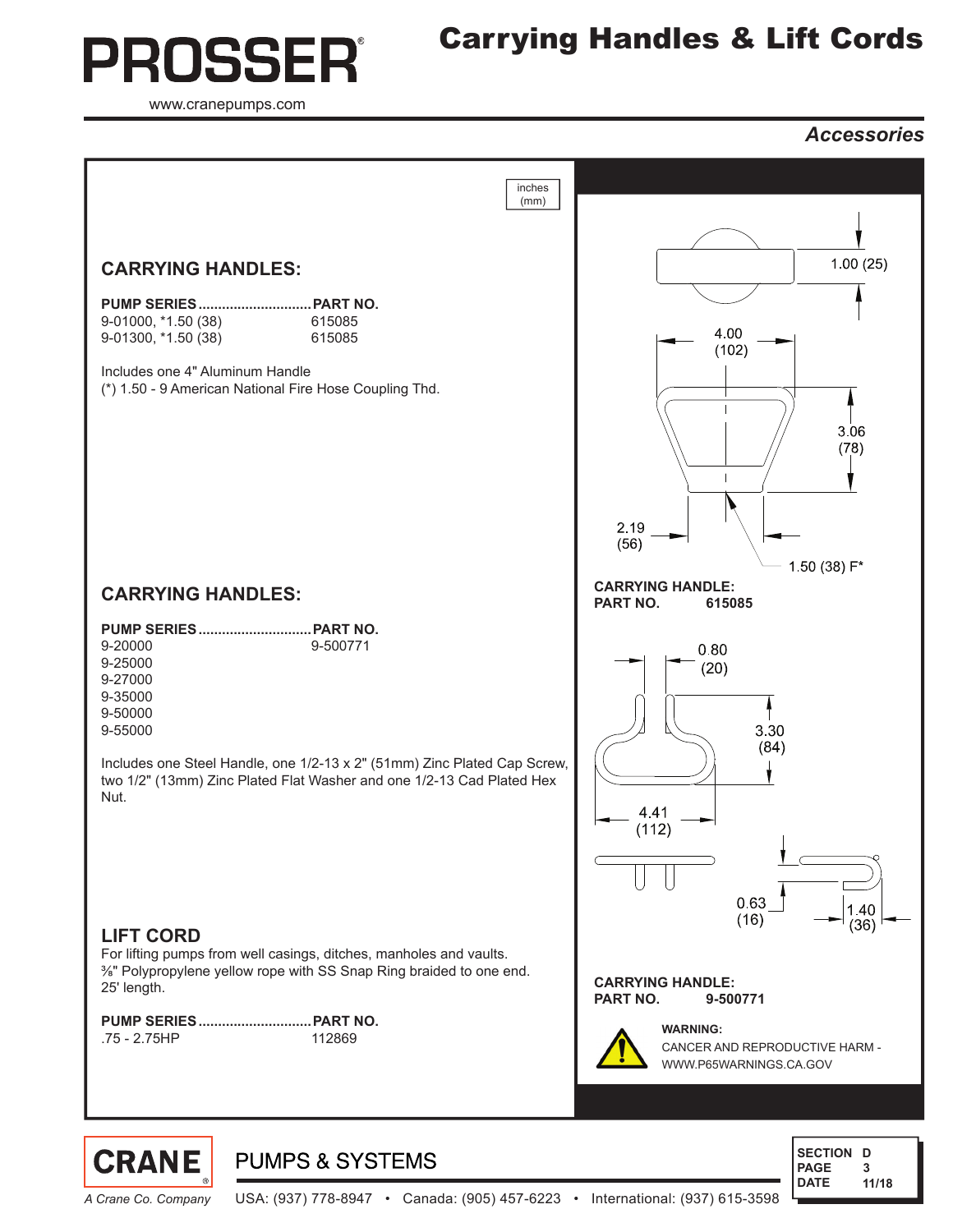### Galvanic Protection Kit & Mushroom Strainer



www.cranepumps.com

#### *Accessories*

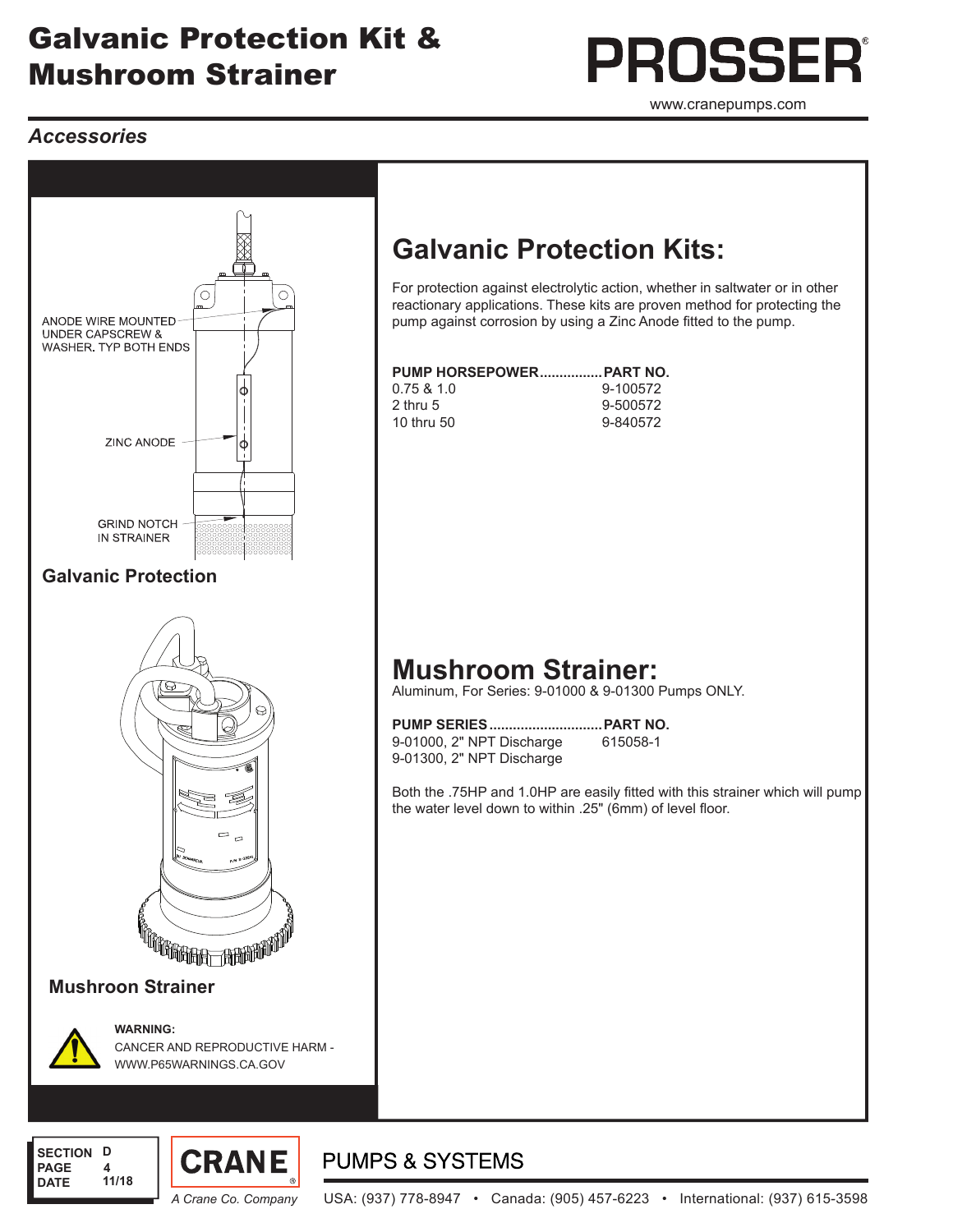# Sludge Strainer



*Accessories*

# **Sludge Strainers:**

Strainers are Constructed of 300 series Stainless Steel. Strainer kits include, strainer and mounting hardware.

| <b>PUMP</b><br><b>SERIES</b> | HP        | <b>STRAINER</b><br>P/N | A<br>(mm)  | в<br>(mm) |
|------------------------------|-----------|------------------------|------------|-----------|
| 9-01000                      | 3/4       | 9-100000-5XT           | 4.27 (109) | 2.45(62)  |
| 9-01300                      |           | 9-100000-5XT           | 4.27 (109) | 2.45(62)  |
| 9-20000                      | 2         | 9-500000-5XT           | 5.20(132)  | 3.26(83)  |
| 9-27000                      | $2 - 3/4$ | 9-500000-5XT           | 5.20(132)  | 3.26(83)  |
| 9-35000                      | $3 - 1/2$ | 9-500000-5XT           | 5.20(132)  | 3.26(83)  |
| 9-50000                      | 5         | 9-500000-5XT           | 5.20(132)  | 3.26(83)  |
| 9-55000                      | $5 - 1/2$ | 9-500000-5XT           | 5.20(132)  | 3.26(83)  |







**PUMPS & SYSTEMS**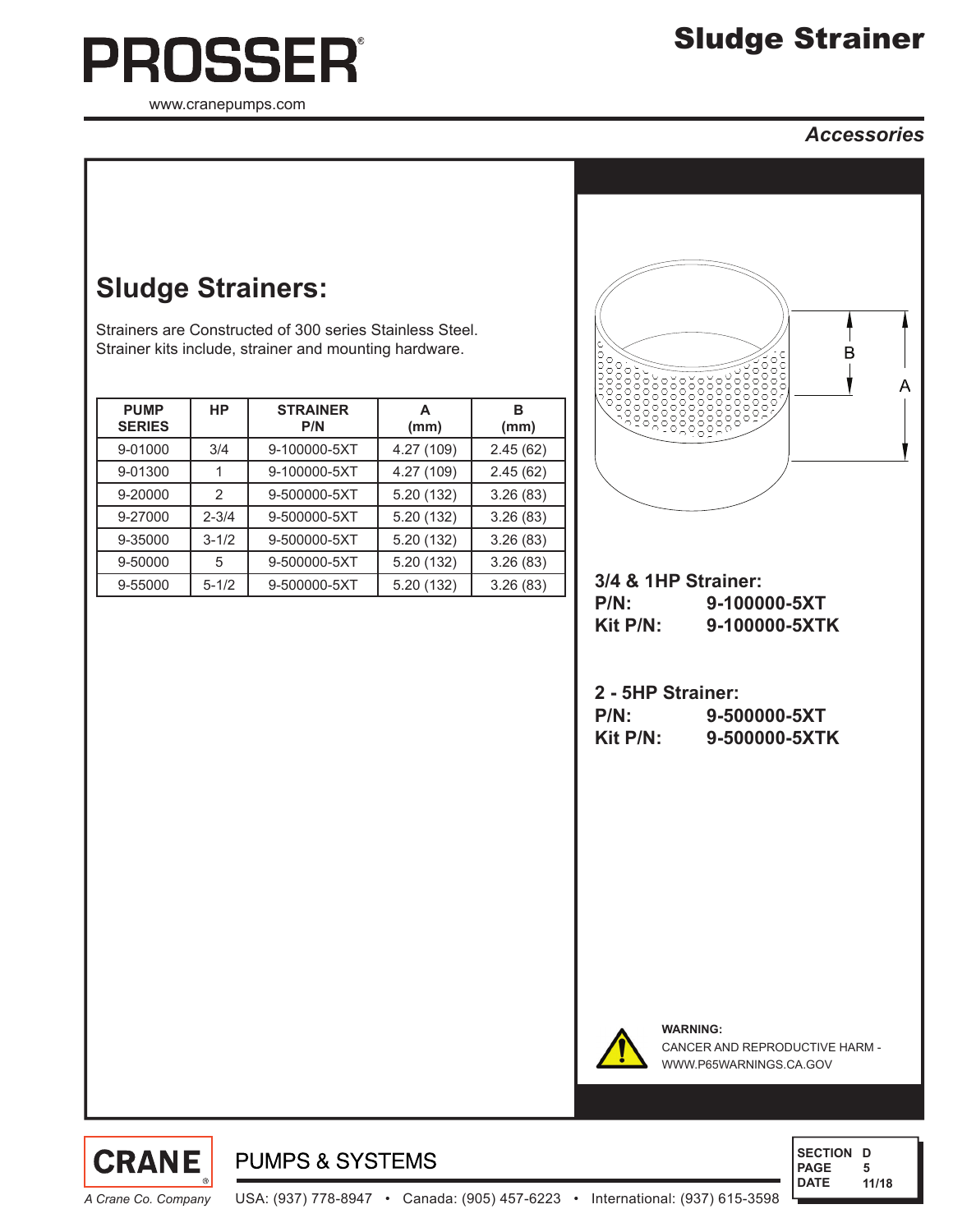![](_page_7_Picture_0.jpeg)

*Accessories*

This page intentionally left blank

 **SECTION D PAGE DATE 6**

![](_page_7_Picture_4.jpeg)

**PUMPS & SYSTEMS**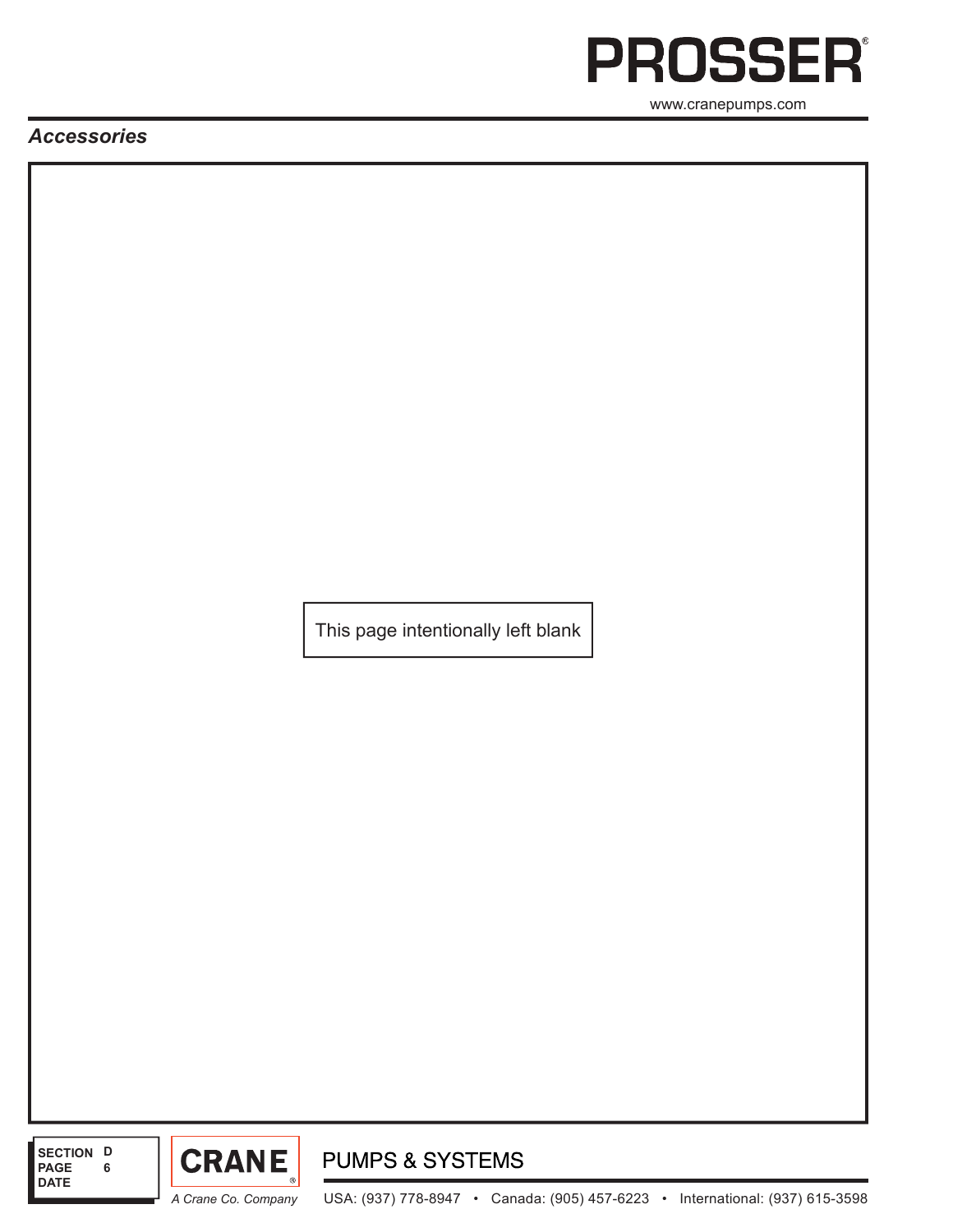# NEMA 4 Watertight Pump Control & Dual Float Level Control

www.cranepumps.com

### for Standard-Line Pumps (Replaces Standard Pump Control)

### *Accessories*

The combination pump and dual float level control is in a NEMA 4 Watertight enclosure with Manual On-Off switch, circuit breaker with short circuit and overload protection, Magnetic contactor, transformer to reduce line voltage to 24 volt, Two level sensing float switches with cable and float override switch for manual operation. ๏ **ENCLOSURE ....................**NEMA 4 Watertight, ANSI 61 gray polyester powder coated over phosphatized 14 gauge steel. Stainless steel clamps, continuous hinge and oil-resistant gasket and adhesive assure water tight seal. Aluminum sub-panel for खा component mounting **CIRCUIT BREAKER .........**For short circuit protection. Thermal-magnetic molded case, permanent trip UL listed, CSA Certified, IEC rated. Door handle is UL/CSA type 4, and can be locked "OFF" **STARTER .........................** Electromechanical. Both HP rated and IEC AC-3 inductive current rated switching device. The insulation rating is 600 volts, and has 15 million operating cycles mechanical durability **OVERLOAD RELAY ........** Ambient air compensated class 10 tripping curve device. The insulation rating is 600 volts **SWITCH ...........................** Hand-Off-Automatic, die cast chrome plated, 22mm **TRANSFORMER..............** Reduces line voltage to 24 volt. 55°C **Series: .75 thru 3.50HP** temperature rise  **1 Ph, 115, 230 Volts FUSE ................................** Transformer primary, rejection type, time delay, 600 volt **Series: .75 thru 50Hp FUSE ................................** Transformer secondary, dual element time delay, rated for high inrush circuits, rated for 250 volts  **3 Ph, 230, 460, 575 Volts CAPACITORS ...................**Start & Run, as required for single phase controls **WIRING ............................** Color coded, UL listed type MTW or THHN rated for 90°C Float switches are hermetically sealed, single pole, N.O. (Normally Open) Mechanical switch enclosed in a watertight polypropylene casing. Float cables are 18/2 AWG type STO, 600 volt, 60°C, UL and CSA Listed. Temperature limit 122°F (50°C) at 24 PSI (56 ft. of water). Floats are weighted for stabilization. **WARNING:**  CANCER AND REPRODUCTIVE HARM - WWW.P65WARNINGS.CA.GOVUL 508A

![](_page_8_Picture_5.jpeg)

**PUMPS & SYSTEMS** 

*A Crane Co. Company* USA: (937) 778-8947 • Canada: (905) 457-6223 • International: (937) 615-3598

 **SECTION D PAGE DATE 7 11/18**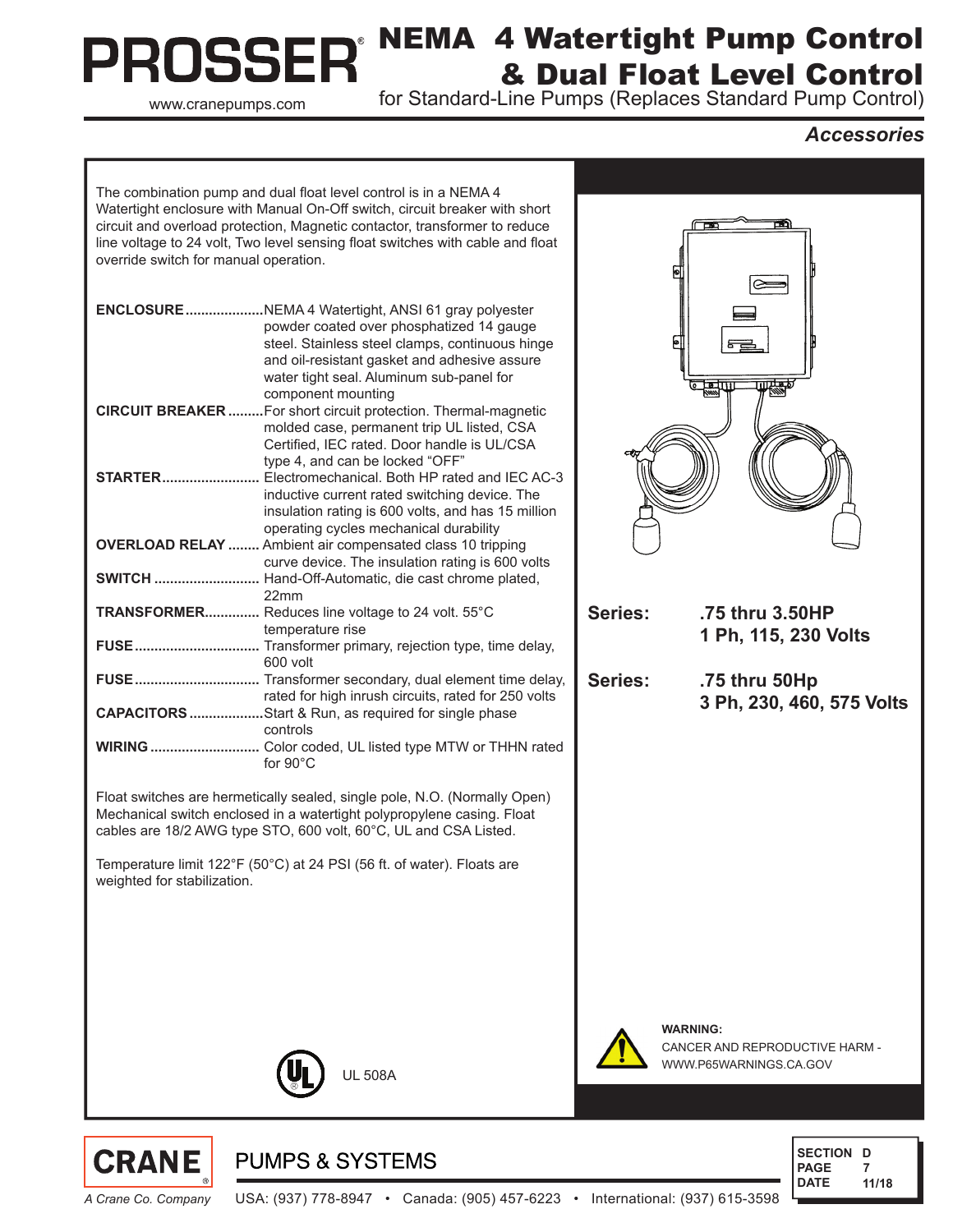#### NEMA 4 Watertight Pump Control **PROSSEI** & Dual Float Level Control

for Standard-Line Pumps (Replaces Standard Pump Control)

www.cranepumps.com

#### *Accessories*

![](_page_9_Figure_4.jpeg)

 **SECTION D PAGE DATE 8 11/18**

![](_page_9_Picture_6.jpeg)

**PUMPS & SYSTEMS**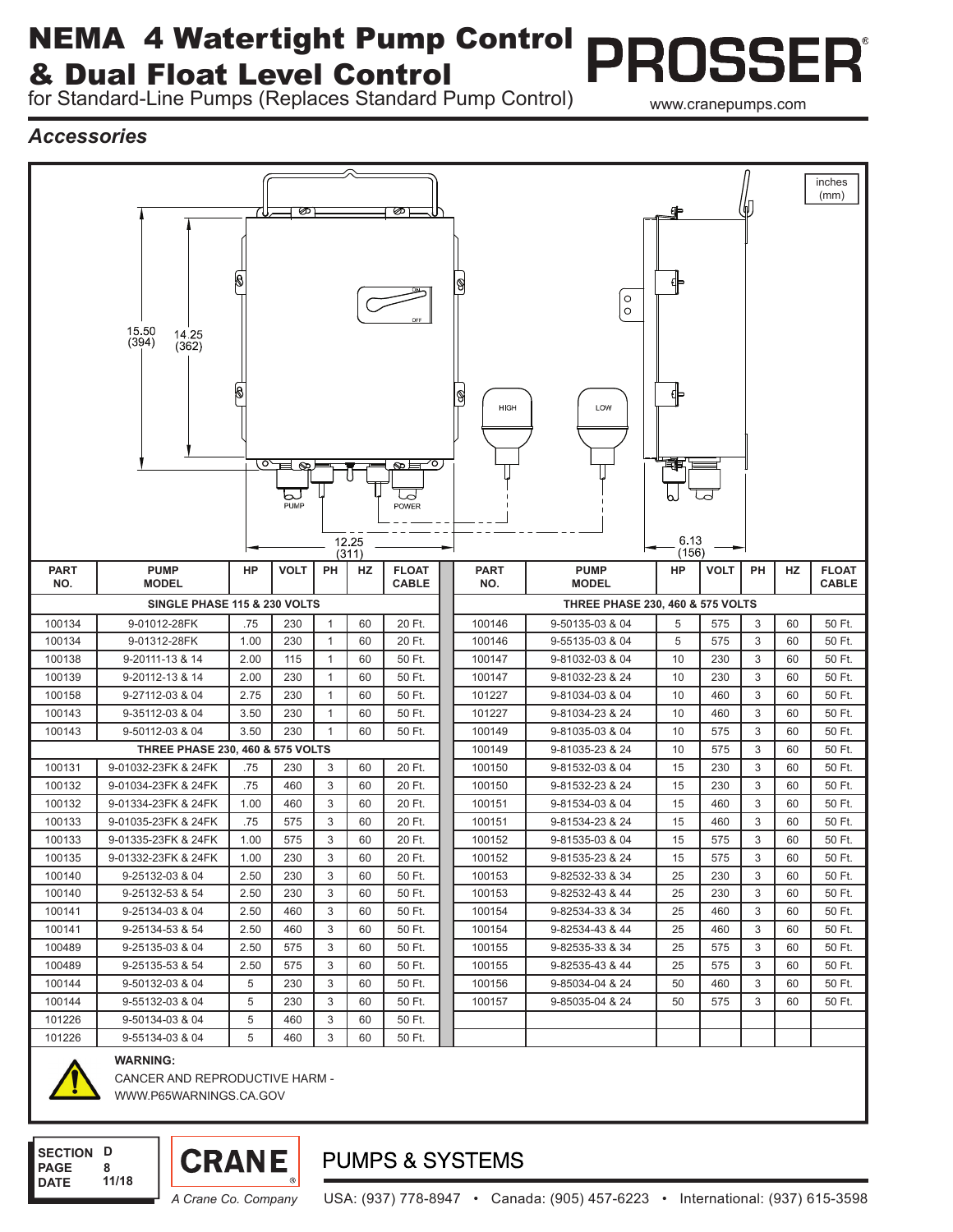www.cranepumps.com

## NEMA 4 Watertight Pump Control & Dual Float Level Control

for Standard-Line Pumps (Replaces Standard Pump Control)

### *Accessories*

![](_page_10_Figure_4.jpeg)